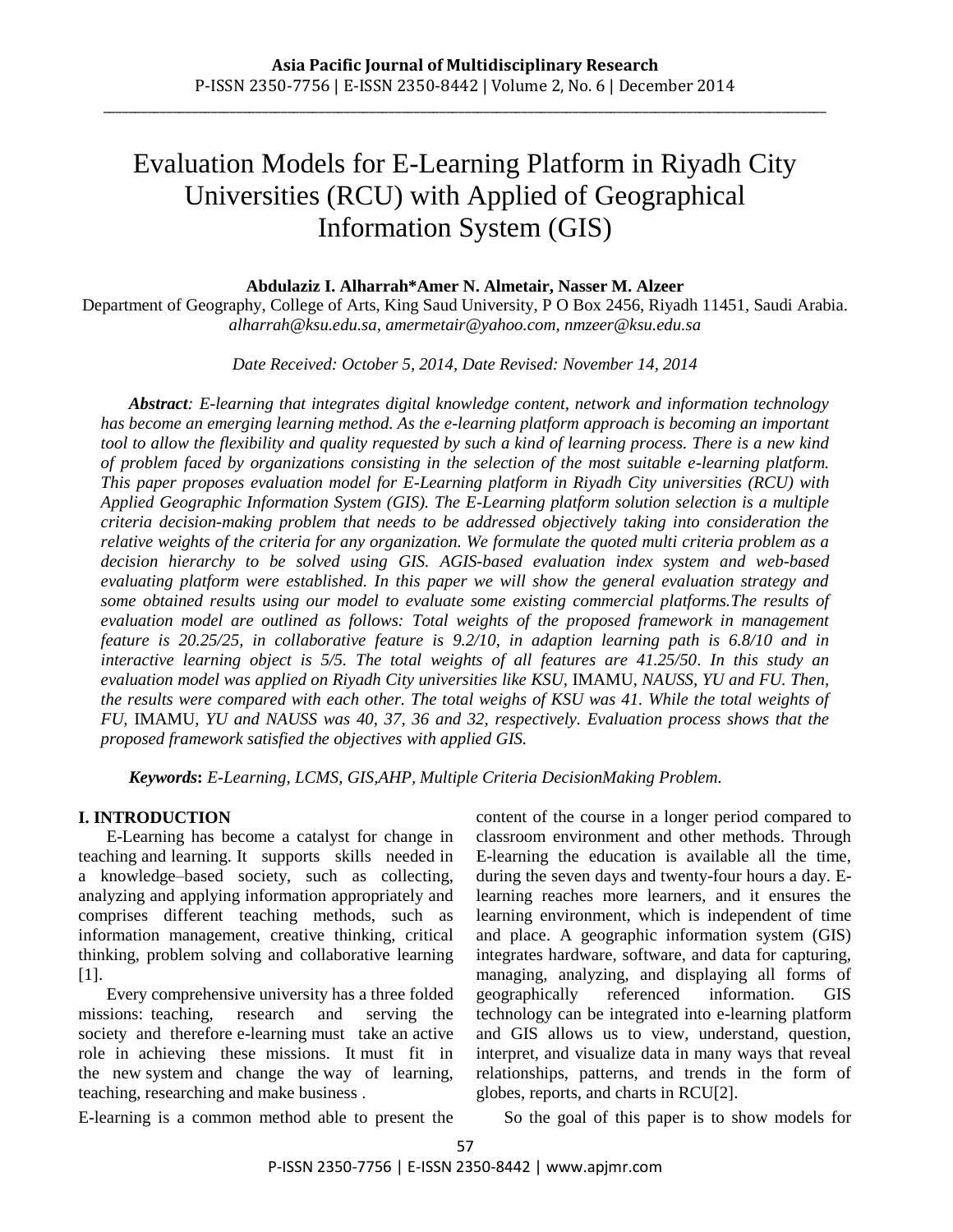\_\_\_\_\_\_\_\_\_\_\_\_\_\_\_\_\_\_\_\_\_\_\_\_\_\_\_\_\_\_\_\_\_\_\_\_\_\_\_\_\_\_\_\_\_\_\_\_\_\_\_\_\_\_\_\_\_\_\_\_\_\_\_\_\_\_\_\_\_\_\_\_\_\_\_\_\_\_\_\_\_\_\_\_\_\_\_\_\_\_\_\_\_\_\_\_\_\_\_\_\_\_\_\_\_\_\_\_\_\_\_\_\_\_ selecting the most suitable E-Learning solution in RCU with applied GIS. In literature, there are approaches to the E-Learning Platform in RCU. A common approach is the introduction of some evaluation grids able to evaluate the various aspects of an E-Learning platform. The weak point of this approach is in the subjective of the judgments. The starting point of the proposed model is the formulation of a multi criteria decision problem to be solved by the Analytic Hierarchy Process (AHP) [3].

 This paper proposes evaluation model for E-Learning platform in RCU with Applied GIS. The E-Learning platform solution selection is a multiple criteria decision-making problem that needs to be addressed objectively taking into consideration the relative weights of the criteria for any organization. We formulate the quoted multi criteria problem as a decision hierarchy to be solved using the GIS. AGISbased evaluation index system and web-based evaluating platform were established. In this project we will show the general evaluation strategy and some obtained results using our model to evaluate some existing commercial platforms with Applied GIS.

## **II. RELATED WORK**

Recently, many researchers study the issue of elearning platform and technology, and provide a brief overview of LCMS, and discussed the background of e-learning that have been identified in the definition we define relevant. E-learning applications over the Internet that allows the coach to provide educational content standards-based communities of learners. Brooks, to provide the high popularity of these systems, they tend to have a minimum of cooperative awareness and navigation features, and students often find themselves learning in a vacuum without feeling the rest of the learning community is doing.

Hammami (2010), evaluation questions presented and their relevance to measuring the popularity of elearning system, and participation of the participants and the interaction between them and they can be used to support services and decision-making [4].

Colace (2006) suggested concepts and applications of e-learning platform for the analysis of several decision criteria, implementation of the program steps in the fight against hunger. Finally we get the results of applying the proposed approach on some of the existing commercial and open source elearning platforms. Graf (2002),the sample met the description of the structure of the course of adaptation and reflect different views of learners with different learning styles[5].

The study of García (2005) provides a framework based on the use SCORM standard specifications that allow for trainers in the development of standard tests to evaluate e-learning programs. The proposed framework is based on a model curriculum Learning Assessment, which assumes three main areas of functionality of any learning platform: content, communications, and management. Has been applied to compare the two functions of the popular LMS specifications that support the Crimea. The paper describes some experiments that reveal the assessment for the lack of integration between levels of education in the curricula of e-learning.

Paper of Colace et al. (2008) proposes a model for the description, characterization and selection of elearning platform. Selection of e-learning solution is a multiple criteria decision-making problem that needs to be addressed objectively, taking into account the relative weights of the criteria for any organization. We are in the development of standards and quoted a problem such as multi-resolution hierarchy can be solved using the analytic hierarchy process (AHP). In this paper we will present a general strategy and evaluate some of the results obtained using the model for us to evaluate some of the existing facilities of Commerce [6].

Yan-qing (2008) presented an AHP-based evaluation index system and established online platform evaluation, and discussed a model studentcentered teaching, in which both teachers and support evaluation platform for the students. After applying the model of primary education in one academic year, found some problems, so that the model has been proposed improved teaching [7]. Lanzilotti et al. (2006), investigated the concept of quality of elearning systems, and proposed a new framework, called tics (technology, interaction and content, and services). This framework is one of the aspects of quality e-learning content, "which focuses on the appropriateness and quality of educational materials that can be achieved through the design of learnercentered minute[8].

Chu, et. al. (2009) presented a systematic approach to teachers' knowledge modeling "to get on the platform of e-learning-based theory and technology of the system architecture, knowledge management and knowledge engineering. This paper focuses on the knowledge of modeling to teach math to students with learning difficulties sports to support the KM-based platform of e-learning [9].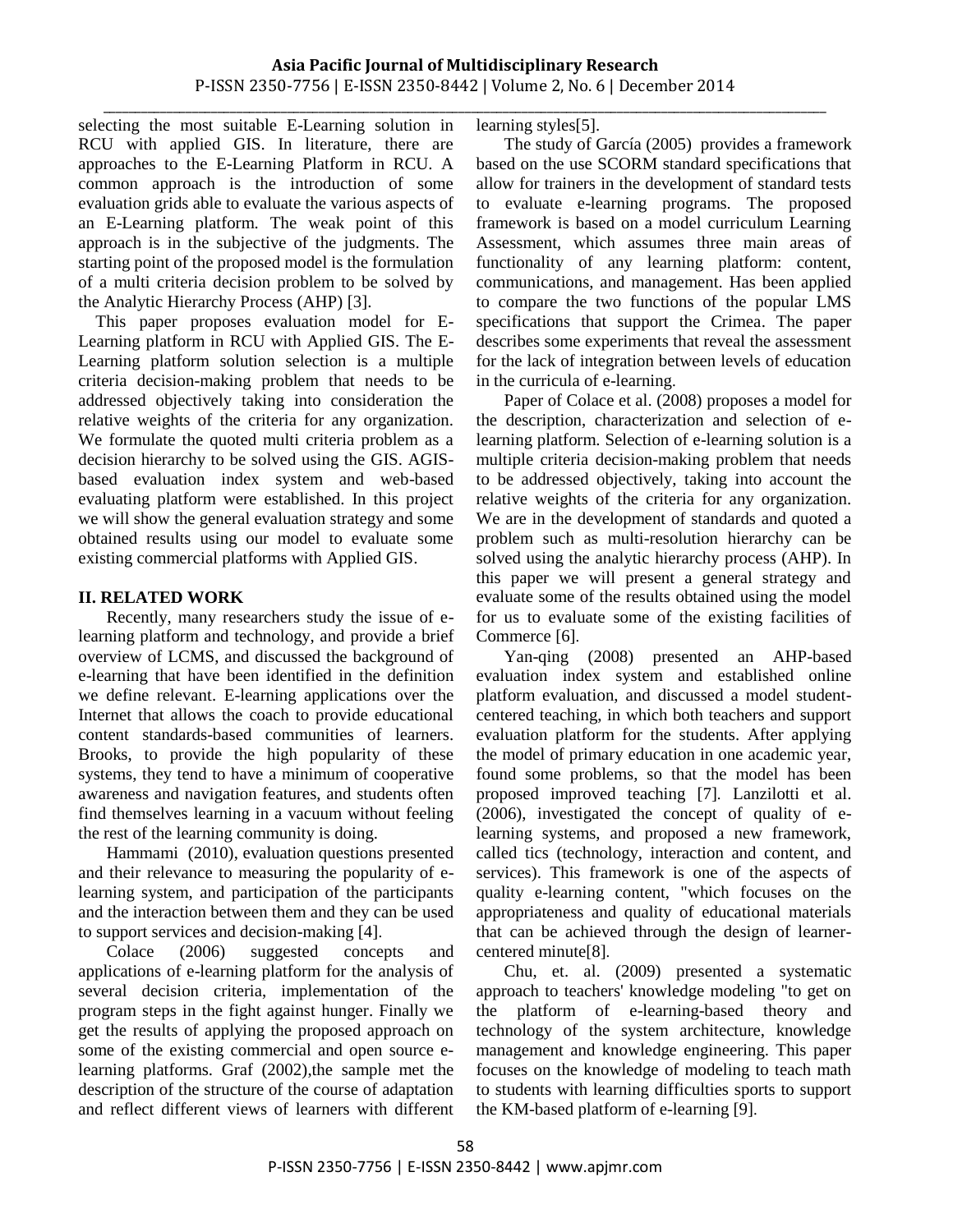Jurubescu (2008), suggested distinction between LMS and CMS used for content on the public Internet. On the other foot, we can define very expensive and so far very little is carried out one of the best tools that help us to deal with the realities of 21 in what concerns

#### **RIYADH CITY UNIVERSITIES (RCU)**

The city is in the interior of the Kingdom of Saudi Arabia, 900 Km from Jeddah city on the Red Sea and 400 Km from Dammam city on the Arabian Gulf. Along the road to Jeddah towards west of the city at about 100 miles lies the impressive Tuwaiq escarpment- brittle sandstone cliffs rising 60 to 150 meters for about 50 Km. In the south of the city at about 50 miles lies an extensive irrigated area. From east, the city is surrounded by greatest desert of the Middle East Rub Al Khali[11].

The city lies between 24° to 25° North and 46° to 47° east on the globe. The environmental protection learning. Could be the motive behind the debate over the usefulness of one or another system is of the Organization of the costs involved before, and the desired efficiency, and availability of the product in the market [10].

area that is administered by the Riyadh Development Authority (ADA) consists of 5000 square kilometers with almost 600,000 land parcels. The city contains more than 100 administrative neighborhoods (districts), which are called "Hara" or "Hayy" in Arabic. These districts are planned to have their civic centers with all basic services such as medical clinic, school and post office etc.From north to south along the west side of the city, WadiHanifa flows. This is a natural valley which is a great source of natural landscape of the city[11].Figure 1 shows the locations of the universities that selected to conduct this paper are:



**Fig. 1:** Distribution of universities studied in the city of Riyadh

1. **King Saud University (KSU):**Establishing Saudi Arabia's first university was a response to the educational and professional needs of a young nation. Abdulaziz Al-Saud, proclaimed the King in 1932, and began laying the foundations for modernizing his country and establishing an educational system. In 1953, Saud, the eldest son of Abdulaziz, acceded to the throne upon his father's death. He would soon institute the Council of Ministers and establish the Ministry Education.

2. **Al - Imam Muhammad ibn Saud Islamic University (IMAMU):**Teaching Sharia knowledge prevailed most regions in Saudi Arabia before opening up government-run schools and Sharia institutes. Teaching was conducted at mosques and houses of scholars, who taught a lot of judges. His eminence Sheikh Mohammed Ibrahim Al-Sheikh – May Allah show mercy to him - and his brothers played a major role in disseminating knowledge of Sharia in Riyadh and the neighboring areas.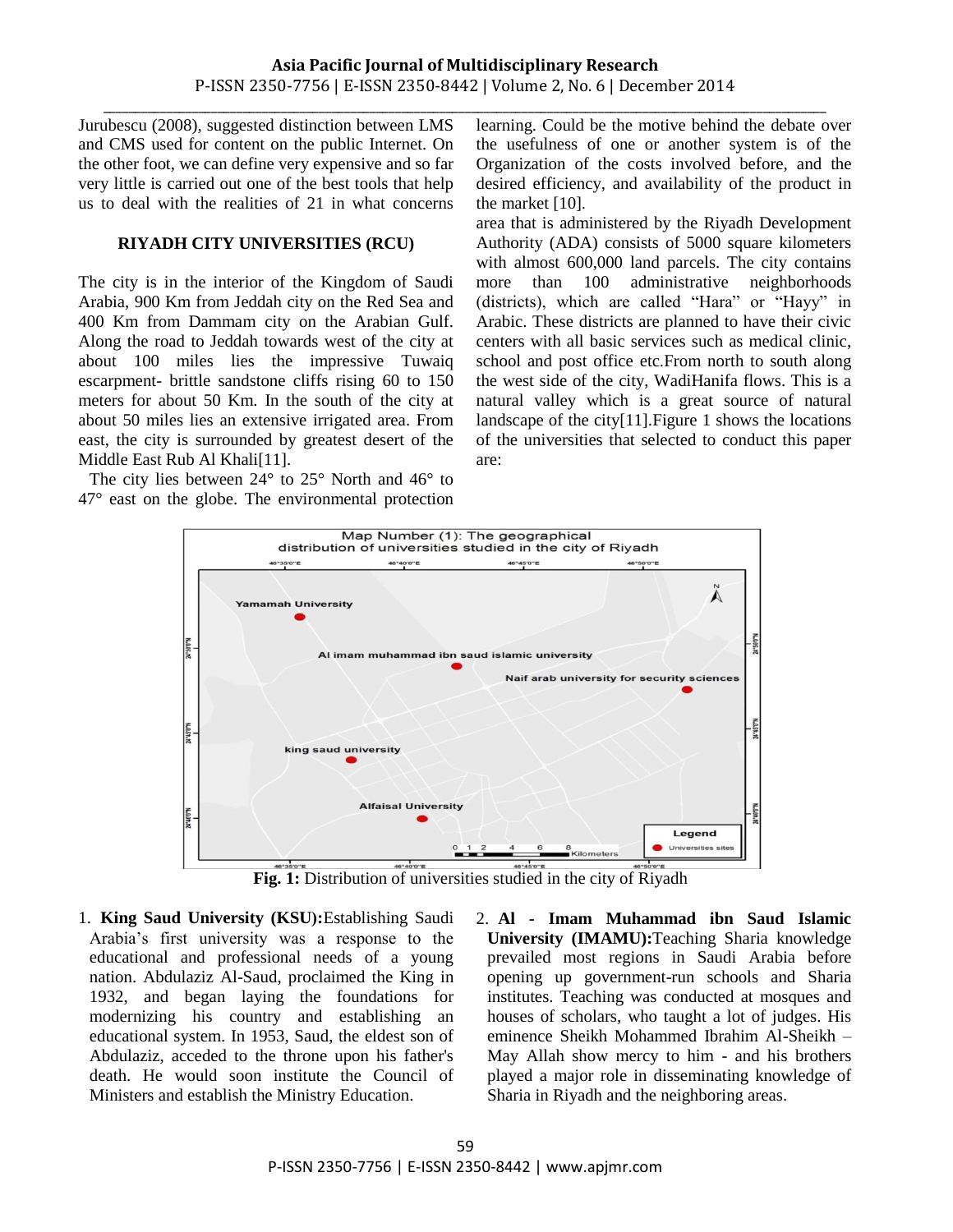# **Asia Pacific Journal of Multidisciplinary Research** P-ISSN 2350-7756 | E-ISSN 2350-8442 | Volume 2, No. 6 | December 2014

\_\_\_\_\_\_\_\_\_\_\_\_\_\_\_\_\_\_\_\_\_\_\_\_\_\_\_\_\_\_\_\_\_\_\_\_\_\_\_\_\_\_\_\_\_\_\_\_\_\_\_\_\_\_\_\_\_\_\_\_\_\_\_\_\_\_\_\_\_\_\_\_\_\_\_\_\_\_\_\_\_\_\_\_\_\_\_\_\_\_\_\_\_\_\_\_\_\_\_\_\_\_\_\_\_\_\_\_\_\_\_\_\_\_

- 3. **Naif Arab University for Security Sciences (NAUSS):** The idea of establishing the Naif Arab University for Security Sciences, with a first conference of the leaders of the Arab police and security in the city of Al Ain, United Arab Emirates during the period from 18-21/12/1972 The Conference adopted a resolution with the number (17) which read as follows: (the cost Director-General of the Arab Bureau of Criminal Police to prepare a study on the feasibility of the establishment of the Institute for Research on the Arab level, the police and the studies that include the study of the project such as this requires the Institute and his expertise and funds to study and presentation of the next conference).
- 4. **Al-Faisal University (FU):**AL-Faisal University was established in 2002 at the initiative of the King Faisal Foundation leading its initiatives that go beyond the traditional concept of charity work, as the first non-profit private universities in the Kingdom of Saudi Arabia is committed to global standards of quality and characterized by their interest in the student and scientific research. The

#### **LEARNING CONTENTMANAGEMENT SYSTEM (LCMS)**

 In our opinion the most part of contemporary E-Learning platform can be viewed as organized into three fundamental macro components: a Learning Management System (LMS), a Learning Content Management System (LCMS) and a Set of Tools for distributing training contents and for providing interaction [12].

The LMS integrates all the aspects for managing online teaching activities. The LCMS offers services that allow managing contents while paying particular attention to their creation, importation and exportation. The set of tools represents all the services that manage teaching processes and interactions among users. In the following, after describing in detail the characteristics of the LCMS, LMS, and set of tools, technological and pedagogical requisites for a distance learning application will be defined, in order to outline an evaluation model. LCMS includes all the functions enabling creation, description, importation or exportation of contents as well as their reuse and sharing. Contents are generally organized into independent containers, called *learning objects*, able to satisfy one or more didactic goals[13].

pay-Faisal to achieve excellence and success board of trustees, which represents the founders of local and international are fully committed to a message university.

Al-Faisal University, began her career with four colleges are business, engineering, medicine and science, provides educational programs and worldclass quality at the level of undergraduate and graduate to the elite of outstanding students of both sexes, the university also gives the opportunity for the Saudis and non-Saudis to join them.

5. Yamamah University (YU): Al Yamamah College (YC) was established in May 2001 by Al-Khudair family as their second major contribution to education in Saudi Arabia after establishing the first private school in Riyadh in 1957. Authorized as an institution of higher learning by the Ministry of Higher Education, Al Yamamah College opened its doors to male students in September 2004 and to female students in September 2006. Since then, the college has established itself at the forefront of educational innovation and excellence in the Kingdom.

#### **LEARNING PLATFORMS**

Internet provides powerful tools for the exchange of information that can be used in different ways to learn on-line. Chat and e-mail is currently the most prevalent of these, because they grew up for the first time in the world of the Internet. However, new technologies, and the use of gang references allow wider access to the means of communication and audio / video in real-time as well as for the exchange of multimedia content. In the beginning, it was online learning platforms to integrate these services. NetMeeting is running for the application developed by Microsoft is a useful example to understand how to restructure the distance learning tool. Provides services such as NetMeeting is running are running on the line text chat, and video conferencing, and voice chat, and application sharing and whiteboard. At least until the first half of the 90s, and this way, and the prevailing platforms to organize distance education. Internet provides powerful tools for the exchange of information that can be used in different ways to learn on-line. Chat and e-mail is currently the most prevalent of these, because they grew up for the first time in the world of the Internet. However, new technologies, and the use of gang references allow access to a wider means of communication and audio /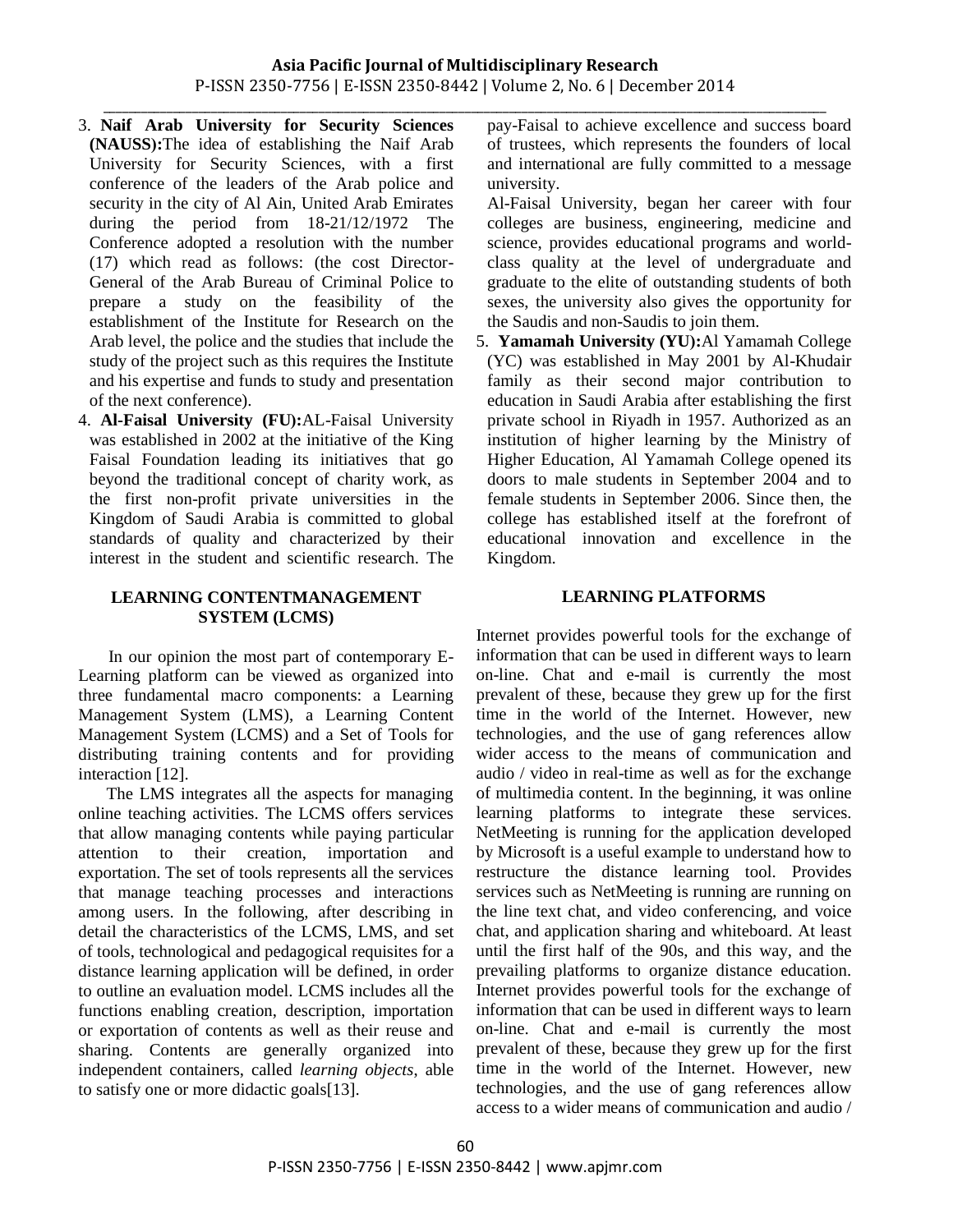video in real-time as well as for the exchange of multimedia content. Initially, it was online platforms to integrate these services to learn. NetMeeting is running for the application developed by Microsoft is a useful example to understand how to restructure the tool distance learning. Provides services such as NetMeeting is running on the line text chat, video conferencing, voice chat, application sharing and whiteboard. At least until the first half of the 90s, and this way, and the dominant platforms for the organization of distance education. Once been solved technological problems related to the delivery and implementation of such services , has begun industries to improve the platforms through the introduction of modules and services capable of managing the educational aspects ( associated with the process of training ) [14], as well as update the content and availability. Can be considered the most part of the elearning platform contemporary organized in three basic macro components : learning management system (LMS) and (LCMS) and a set of tools for the distribution of the contents of the training and provide interaction [12]. LMS and integrate all aspects of the management of educational activities on-line. We can offer services that allow for the definition of content management,with special attention to create and import and export. A set of tools represent all of the services that manages operations of teaching and interaction between users. In the following, after describing in detail the characteristics of LCMS, LMS, and a set of tools and determine the technological and educational supplies for the application of distance learning, in order to identify the basic features of the model evaluation. Europe has been the solution of problems related to the delivery of technological and implementation of such services, industry began to improve platforms through the introduction of modules and services capable of managing the educational aspects (associated with the process of training [14], as well as update the content and availability. Can be considered the most part of the e-learning platform contemporary organized in three basic macro components: learning management system (LMS) and learning content management system (LCMS) and a set of tools for the distribution of the contents of the training and provide interaction [12]. LMS and integrate all aspects of the management of educational activities on-line. We can offer services that allow for the definition of content management, with special attention to create and import and export. A set of tools represent all of the

\_\_\_\_\_\_\_\_\_\_\_\_\_\_\_\_\_\_\_\_\_\_\_\_\_\_\_\_\_\_\_\_\_\_\_\_\_\_\_\_\_\_\_\_\_\_\_\_\_\_\_\_\_\_\_\_\_\_\_\_\_\_\_\_\_\_\_\_\_\_\_\_\_\_\_\_\_\_\_\_\_\_\_\_\_\_\_\_\_\_\_\_\_\_\_\_\_\_\_\_\_\_\_\_\_\_\_\_\_\_\_\_\_\_ services that manages operations of teaching and interaction between users. In the following, after describing in detail the characteristics of LCMS, LMS, and a set of tools and supplies will determine the technological and educational application of distance learning, in order to identify the basic features of the evaluation model [6].

# **THEGISAPPROCH AND THESELCTION OFAN E-LEARNING PLATFORM**

E-learning platforms have to meet some of the rules in order to be effective, and besides, some of the platforms can be truly effective only in certain welldefined location. It is clear that this is a problem of multi-criteria decision-making. So the first step is to adjust the interest rate sites, and in this paper we consider the following cases: ECDL course and playground blended university, professional training course. In the following paragraphs will describe in more detail the specific location. Even now, the first step is to determine the hierarchy of the AHP. Obviously, in this case, the first level is to choose the best platform for e-learning site selected. The second level consists of features that have in the account, technological and, in particular, we have introduced four main features: Management; Collaborative Approach; Management and enjoyment of interactive learning objects and Adaptation of learning path.

Obviously every feature involves, in their determination, some sub-features. In order to test our approach we selected the following platforms: KSU, IMAMU, NAUSS, YU, and FU

Now we can describe the details of the proposed approach for different scenarios. We should outline that is obtained from the analysis of various scenarios of real cases. In particular, we have considered scenarios that are in our university. The first involves the selection of e-learning platform for talent ECDL courses. In this case, the platform has to support the classes consisted of thirty students. These students are not really familiar with the computers of the world '. Thus, the advantage of ease of use has to be very carefully and evaluated. In this scenario, it is very important to track the progress of students. Another characteristic of this group is user bandwidth Internet connection is not very wide. The second scenario describes a typical case: the e-learning platform has to support the activities of some of the courses. Even in this scenario management tools are very important. Also collaborative tools have to be considered.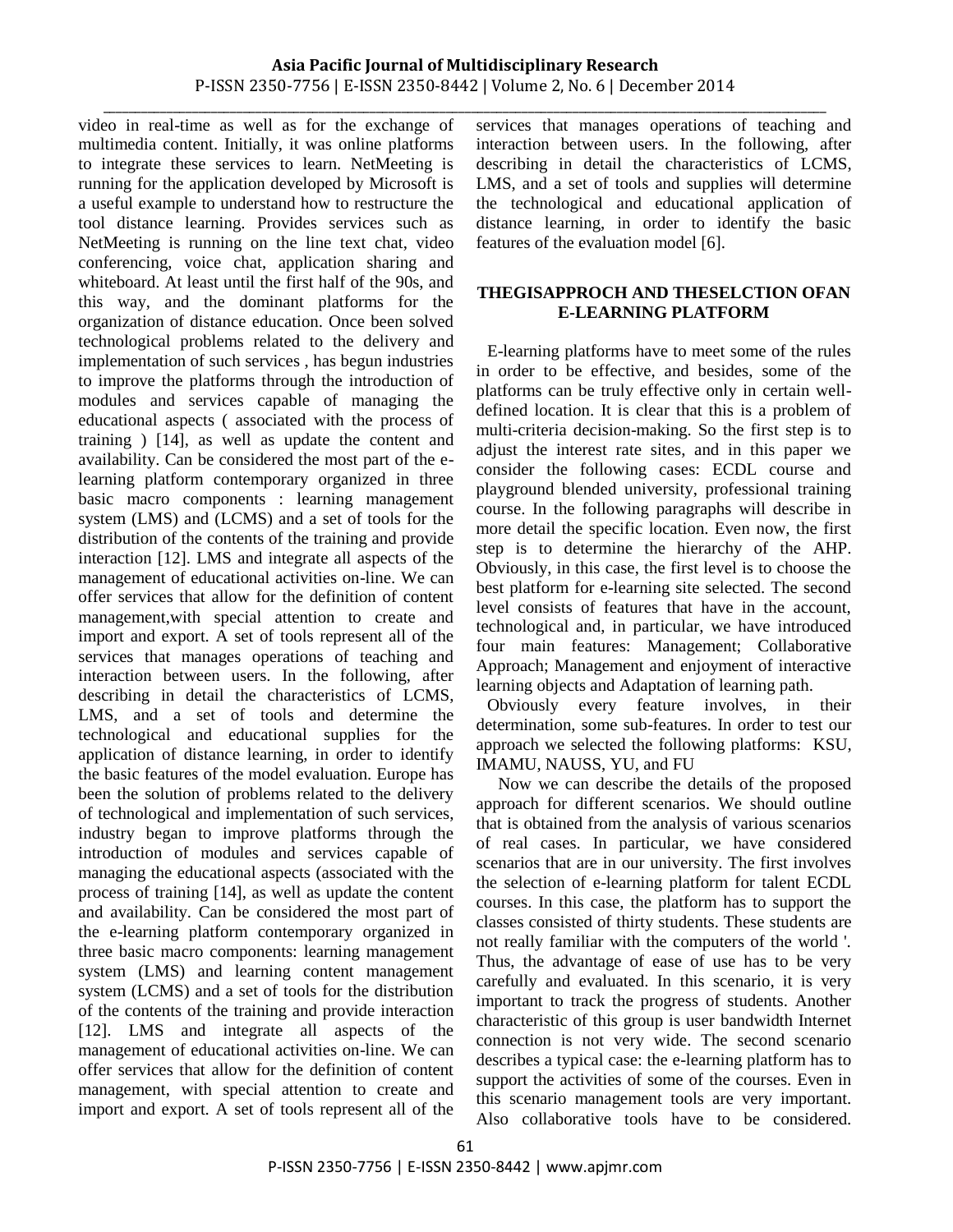\_\_\_\_\_\_\_\_\_\_\_\_\_\_\_\_\_\_\_\_\_\_\_\_\_\_\_\_\_\_\_\_\_\_\_\_\_\_\_\_\_\_\_\_\_\_\_\_\_\_\_\_\_\_\_\_\_\_\_\_\_\_\_\_\_\_\_\_\_\_\_\_\_\_\_\_\_\_\_\_\_\_\_\_\_\_\_\_\_\_\_\_\_\_\_\_\_\_\_\_\_\_\_\_\_\_\_\_\_\_\_\_\_\_

Another scenario involves the use of a platform for elearning in the case of vocational training. In this case, the target group is not very skilled in the techniques of information and communication technology, and the need to interact with the user interfaces is very simple and clear drawing. In this case feature is really important to him. Also adapt the tools for learning path is important because the target group can be very heterogeneous. This is according to AHP approach we have to compare the different platforms to each other for each feature and scenario. First of all we have to declare the status of features ordered by importance.

# **II. METHOD**

The methodology of this research study is qualitative and it involves the use of qualitative data, such as documents, participant observation data and case study analysis. The framework of this study is drawn from the best practices in building LCMS, literatures review and some experts' suggestions. The case studies are considered to assist in building the proposed framework.

The research methodology explains the relationship between the research problem, the literature review and the data collection method. The research methodology of this study is based on the collected data in an investigation of "real-life" situations, which is relevant to the research problem. The instrument was reviewed by e-learning AHP evaluation model, which was proposed by FrancescoColacein 2006 to determine the content and face validity. The evaluation model was evaluating four main features, management, and collaborative approach, management of the interactive learning objects and the adaptation of the learning path.

# **Selecting The Sampling Method**

Sampling design will be collected by selecting a sufficient number of elements from Riyadh cityuniversities. Then, those samples are studied to understand their properties or those samples characteristics to be able to generalize such properties or characteristic for other Riyadh cityuniversities.

Sufficient number of elements were selected from three public and two private universities in this study were selected randomly from universities, where 3 public and 2 private universities were selected using LCMS,three universitiesselected to the survey. Those five universities are three public universities KSU, IMAMU and NAUSS, and two private universities FU andYU. The responses were diverse, representing different university.The judgment of the samples involve the choice of the university who is the most advantageously placed or in the best position to provide the information required. Purposive samples are often used to improve representative. In this regard, all the selected universities for this research conformed to the criterion chosen of the selection.

# **Collection Method**

The chosen five Riyadh City universities the purpose of analyzing these experiments studies.The framework is an evaluated model by e-learning AHP evaluation model with applied GIS, which is proposed by Francesco Colace in 2006. The evaluation model is evaluating five main features in Riyadh City universities (King Saud University (KSU), Al - [Imam](http://www.imamu.edu.sa/SITES/EN/Pages/default.aspx)  [Muhammad ibn Saud Islamic University](http://www.imamu.edu.sa/SITES/EN/Pages/default.aspx) (IMAMU), Naif Arab University for Security Sciences(NAUSS),Yamamah University (YU), [Al-](http://www.kfu.edu.sa/en/about/Pages/DevelopmentProcess.aspx)[Faisal University](http://www.kfu.edu.sa/en/about/Pages/DevelopmentProcess.aspx) and (FU).

In addition to these sources, various sources were consulted to define literature on blended learning systems, especially in learning content and LCMS. Then it is used to printed documents such as books, journals, magazines, newspapers, published and unpublished documents, company reports, letters, reports, Google earth, GIS, and email messages toprovide a set of data around the Riyadh City universities experiment in E-learning systems. The documents include: E-mails, Pedagogical Analysis for MIS curriculum in Riyadh City, MIS-Online user guide, Technical committee meeting reports, Meeting Reports, GIS and Reports about accomplished stages.The communicated via e-mail with E-learning systems developers such as Robert instructional technology developer.

# **Comparing The Proposed Framework With Other Platforms**

Francesco Colace in E-learning AHP evaluation model evaluated four features**.** Next, we will evaluate five E-learning system platforms in Riyadh City universitiesKSU, IMAMU, NAUSS, YU and FU. After this evaluation, we will display the total weights of these platforms. Then, we will compare these weights with the weights of the proposed framework. After this evaluation, we will display the total weights of these platforms. Then, we will compare these weights with the weights of the proposed framework with applied GIS.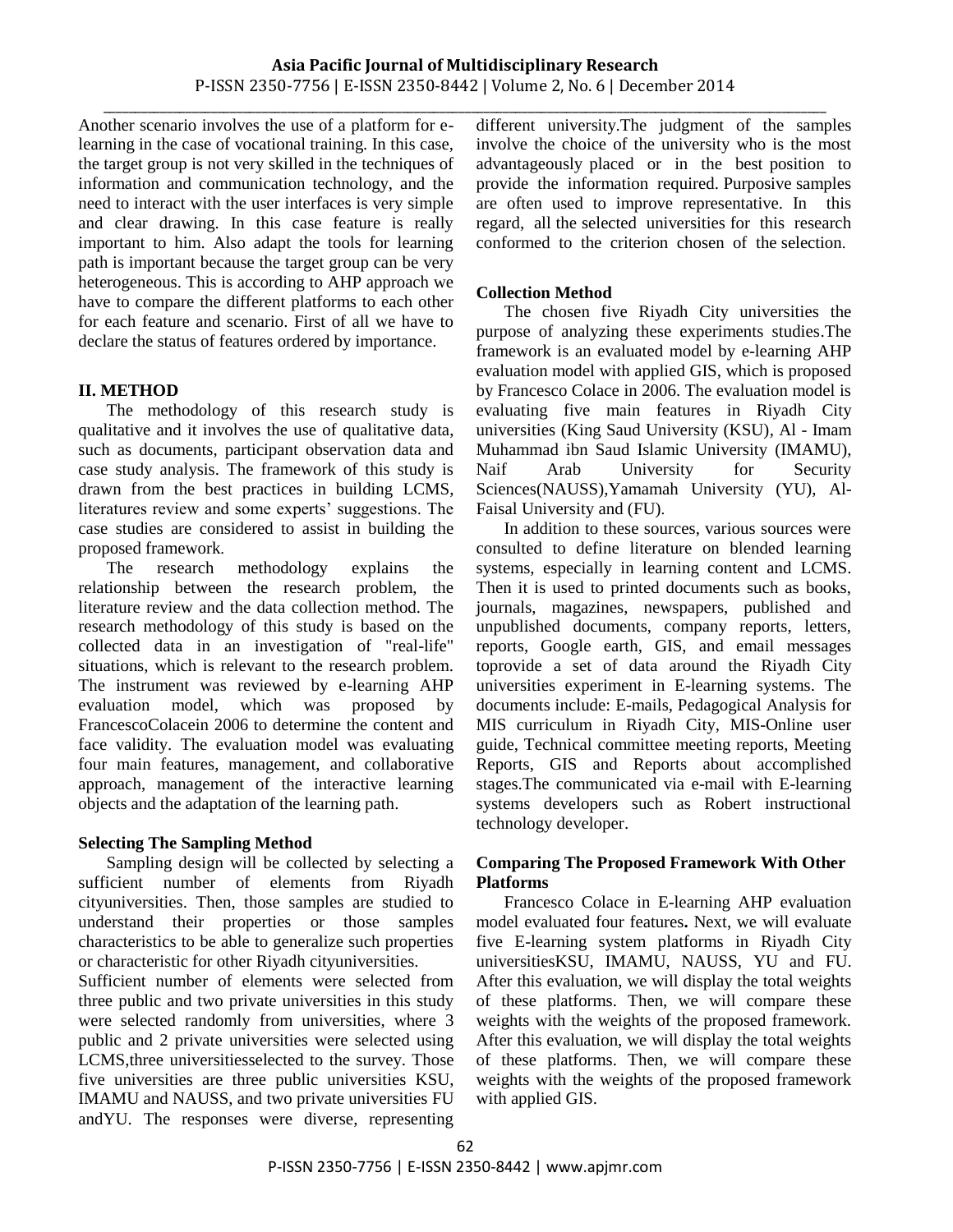## **Asia Pacific Journal of Multidisciplinary Research** P-ISSN 2350-7756 | E-ISSN 2350-8442 | Volume 2, No. 6 | December 2014 \_\_\_\_\_\_\_\_\_\_\_\_\_\_\_\_\_\_\_\_\_\_\_\_\_\_\_\_\_\_\_\_\_\_\_\_\_\_\_\_\_\_\_\_\_\_\_\_\_\_\_\_\_\_\_\_\_\_\_\_\_\_\_\_\_\_\_\_\_\_\_\_\_\_\_\_\_\_\_\_\_\_\_\_\_\_\_\_\_\_\_\_\_\_\_\_\_\_\_\_\_\_\_\_\_\_\_\_\_\_\_\_\_\_

## **1. Management Index**

Management Index  $=$  IM  $=$  Obtained Value for the supported Tools / Max Value.

This indicator aims to evaluate how many of the services for the management of students and their progress in different platforms. In Table 1 we show the results that were obtained. In this table refers to the weight of the column the relative importance of this feature.

| <b>Tool</b>                   | Weight         | <b>KSU</b>     | <b>IMAMU</b>   | <b>NAUSS</b>                | YU                          | FU       |
|-------------------------------|----------------|----------------|----------------|-----------------------------|-----------------------------|----------|
| <b>Course Management</b>      | $\overline{2}$ | 2              | 2              | 1                           | 1                           | 2        |
| <b>Groups management</b>      | $\overline{2}$ | 1              | 0              | $\theta$                    | $\Omega$                    | 2        |
| <b>Contents Management</b>    | 1              | 1              | $\theta$       | $\theta$                    | $\Omega$                    | 2        |
| <b>Contents Sharing</b>       | 1              | 1              | $\theta$       | 1                           | 1                           | $\Omega$ |
| <b>Import Standard</b>        | 1              | $\theta$       | 1              | $\theta$                    | $\Omega$                    | $\Omega$ |
| content                       |                |                |                |                             |                             |          |
| <b>Import Contents</b>        | 2              | $\Omega$       | $\overline{2}$ | $\Omega$                    | $\Omega$                    | $\Omega$ |
| <b>New</b>                    | 1              | $\theta$       | $\overline{0}$ | $\theta$                    | $\Omega$                    | $\Omega$ |
| CoursesManagement             |                |                |                |                             |                             |          |
| <b>Report</b>                 | $\overline{2}$ | 2              | $\overline{2}$ | 1                           | $\overline{2}$              | 2        |
| <b>Assessment</b>             | $\mathbf{1}$   | 1              | 1              | 1                           | 1                           | 1        |
| <b>Multiple Question Test</b> | 1              | 1              | 1              | 1                           | $\Omega$                    | $\Omega$ |
| <b>Assessment Report</b>      | 2              | $\Omega$       | $\theta$       | $\Omega$                    | $\Omega$                    | $\Omega$ |
| <b>On-Line Registration</b>   | 2              | $\mathfrak{D}$ | 2              | $\mathcal{D}_{\mathcal{L}}$ | $\mathcal{D}_{\mathcal{L}}$ | 2        |
| <b>User Management</b>        | 2              | 2              | $\overline{2}$ | $\overline{2}$              | $\overline{2}$              | 2        |
| <b>Progress Tracking</b>      | 2              | $\mathfrak{D}$ | 2              | $\mathcal{D}_{\mathcal{L}}$ | $\overline{2}$              | 2        |
| <b>Connecting with other</b>  | 3              | 3              | 3              | $\overline{2}$              | 3                           | 3        |
| platforms                     |                |                |                |                             |                             |          |
| <b>Total</b>                  | 25             | 18             | 18             | 14                          | 14                          | 17       |

**Table 1:** Total weights of management feature for the evaluated platforms.

## **2. Collaborative Index**

 $IC = Obtained Value for the supported tools / Max$ Value

This indicator aims to evaluate how many of the services "cooperative" in different platforms. The services platform that allows for interaction between students and / or teachers. In Table 2 we show the results that were obtained. In this table, column indicates the weight the relative importance of this feature.

| <b>Table 2:</b> Total weights of collaborative feature for the evaluated platforms |
|------------------------------------------------------------------------------------|
|------------------------------------------------------------------------------------|

| <b>Tool</b>             | Weight | <b>KSU</b> | <b>IMAMU NAUSS</b> | YU | FU |
|-------------------------|--------|------------|--------------------|----|----|
| E-Mail                  | っ      |            |                    |    |    |
| Forum                   |        |            |                    |    |    |
| Chat                    |        |            |                    |    |    |
| <b>Streaming A/V</b>    |        |            |                    |    |    |
| <b>ContentsDownload</b> | ∍      |            |                    |    |    |
| <b>Total</b>            | 10     | 10         |                    | 10 |    |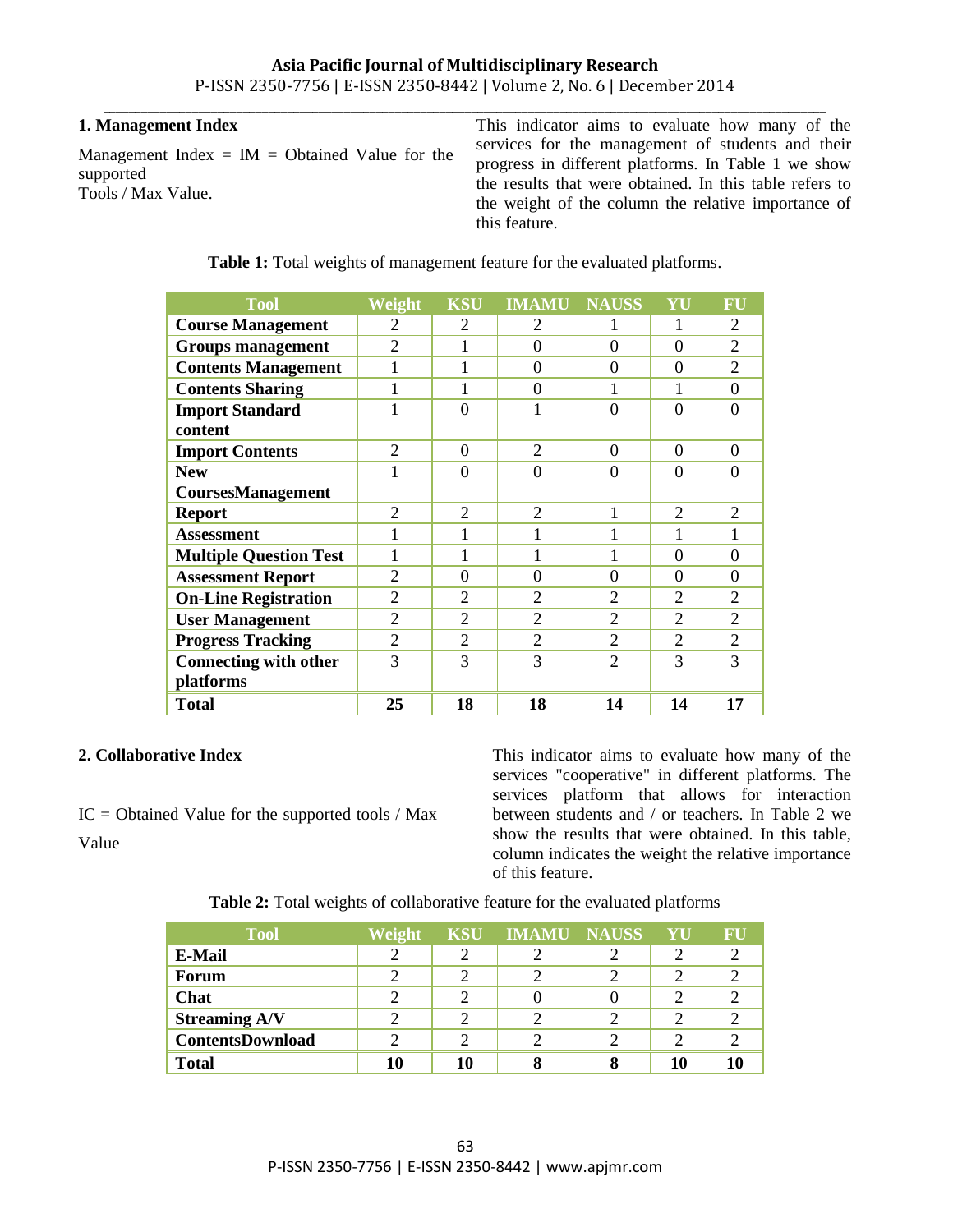# **3. Adaptation Of User's Formative Learning Path Index**

LPI= Obtained Value for the supported tools / Max Value

This indicator aims to evaluate how many of the services to adopt the path of constructive learning

\_\_\_\_\_\_\_\_\_\_\_\_\_\_\_\_\_\_\_\_\_\_\_\_\_\_\_\_\_\_\_\_\_\_\_\_\_\_\_\_\_\_\_\_\_\_\_\_\_\_\_\_\_\_\_\_\_\_\_\_\_\_\_\_\_\_\_\_\_\_\_\_\_\_\_\_\_\_\_\_\_\_\_\_\_\_\_\_\_\_\_\_\_\_\_\_\_\_\_\_\_\_\_\_\_\_\_\_\_\_\_\_\_\_ used in different platforms. These services have to allow for the creation of personalized learning paths and continue to evaluate the students. In Table 3 we show the results that were obtained. In this table, column indicates weight importance of this feature.

# **Table 3:** Total weights of Adaptation of learning path feature for the evaluated platforms

| <b>Tool</b>                  | Weight | <b>KSU</b> | <b>IMAMU</b> | <b>NAUSS</b> | YU | FU |
|------------------------------|--------|------------|--------------|--------------|----|----|
| <b>ProgressTracking</b>      |        |            |              |              | 2  |    |
| <b>User</b>                  |        |            |              |              | 2  |    |
| Groupsmanagement             |        |            |              |              |    |    |
| <b>Report</b>                |        |            |              |              | っ  |    |
| <b>Assessment</b>            |        |            |              |              |    |    |
| <b>MultipleQuestion Test</b> |        |            |              |              |    |    |
| <b>AssessmentReport</b>      |        |            |              |              |    |    |
| <b>Total</b>                 |        |            |              |              | 7  |    |

**4. Management And Enjoyment Of Interactive Learning Objects**

MIO = Obtained Value for the supported tools /

Max Value

**Table 4:** Total weights of interactive learning objects feature for the evaluated platforms

this feature.

| <b>Tool</b>                  | Weight | KSU - | <b>IMAMU NAUSS</b> | YU | RH |
|------------------------------|--------|-------|--------------------|----|----|
| <b>Streaming Audio/Video</b> |        |       |                    |    |    |
| <b>ContentsDownload</b>      |        |       |                    |    |    |
| <b>Content Sharing</b>       |        |       |                    |    |    |
| <b>Total</b>                 |        |       |                    |    |    |

## **Analyzing Resuls Of E-Learning Platform In Rcu By Appling Gis**

At the end of this stage, we can compare "relative" results that have been obtained from the platforms in every advantage in order to obtain the status. According to the approach we have

| University   | Total weights |
|--------------|---------------|
| <b>KSA</b>   | 41            |
| <b>IMAMU</b> | 37            |
| <b>NAUSS</b> | 32            |
| YU           | 36            |
| FU           | 40            |



identified the AHP weight "absolute" of each feature, taking into account the constraints of the specified location. According to the strategy to combat hunger, Figure 2 shows the comparisonbetween the evaluated platforms.

 This goal of this index to evaluate how many of the services to manage and enjoy the interactive learning objects in different platforms. In the table 4 provide you with a set of results that were obtained. In this table, column indicates weight importance of



**Fig. 2:** displays a comparison between the evaluated platforms.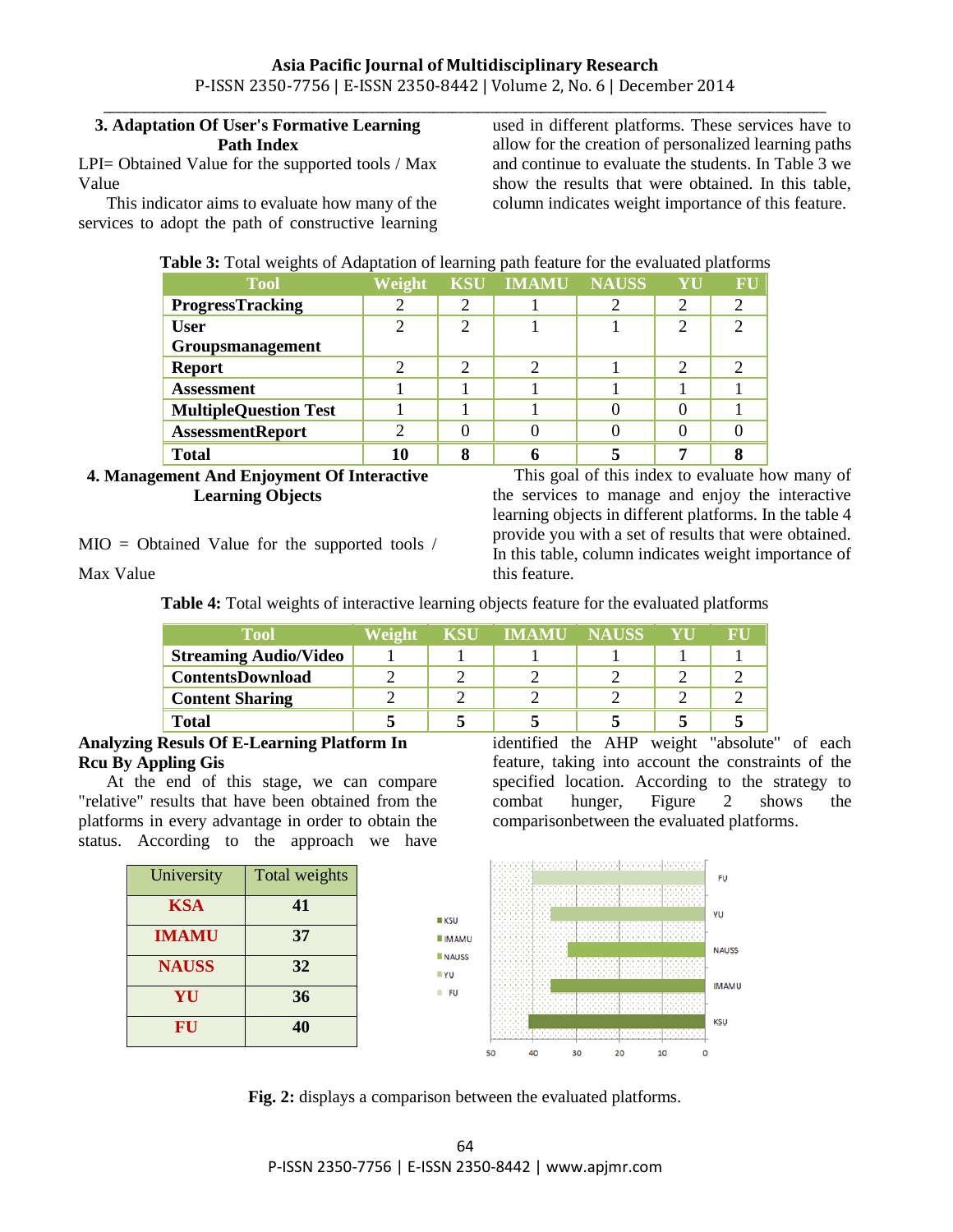The highest weight evaluation model is (50) points. The proposed framework collection (50 points), this value is close to a much higher value. University collected the largest number of points (41) points. Moreover, the results Table 5 and figure 2 show that the blackboard and Model pads collected the largest number of points (41) points. Show that King Saud University collection points high (41) points. This value is equal to the highest weight in the evaluation model. NAUSS collected



**Fig. 3:** Obtained Results for the KSUusing GIS

\_\_\_\_\_\_\_\_\_\_\_\_\_\_\_\_\_\_\_\_\_\_\_\_\_\_\_\_\_\_\_\_\_\_\_\_\_\_\_\_\_\_\_\_\_\_\_\_\_\_\_\_\_\_\_\_\_\_\_\_\_\_\_\_\_\_\_\_\_\_\_\_\_\_\_\_\_\_\_\_\_\_\_\_\_\_\_\_\_\_\_\_\_\_\_\_\_\_\_\_\_\_\_\_\_\_\_\_\_\_\_\_\_\_ the least amount of points (32) points. This value is less than the King Saud University in NAUSS (18) points, YU (14), IMAMU (13) and most of Al-Faisal University (10 points), and equal weights of King Saud University. Table 5 Sort the university evaluated in descending order according to their weights. Shows the evaluation process that satisfied the objectives of the proposed framework with applied GIS.





**Fig. 4:** Obtained Results for the IMAMU using GIS





**Fig. 5:** Obtained Results for the NAUSS using GIS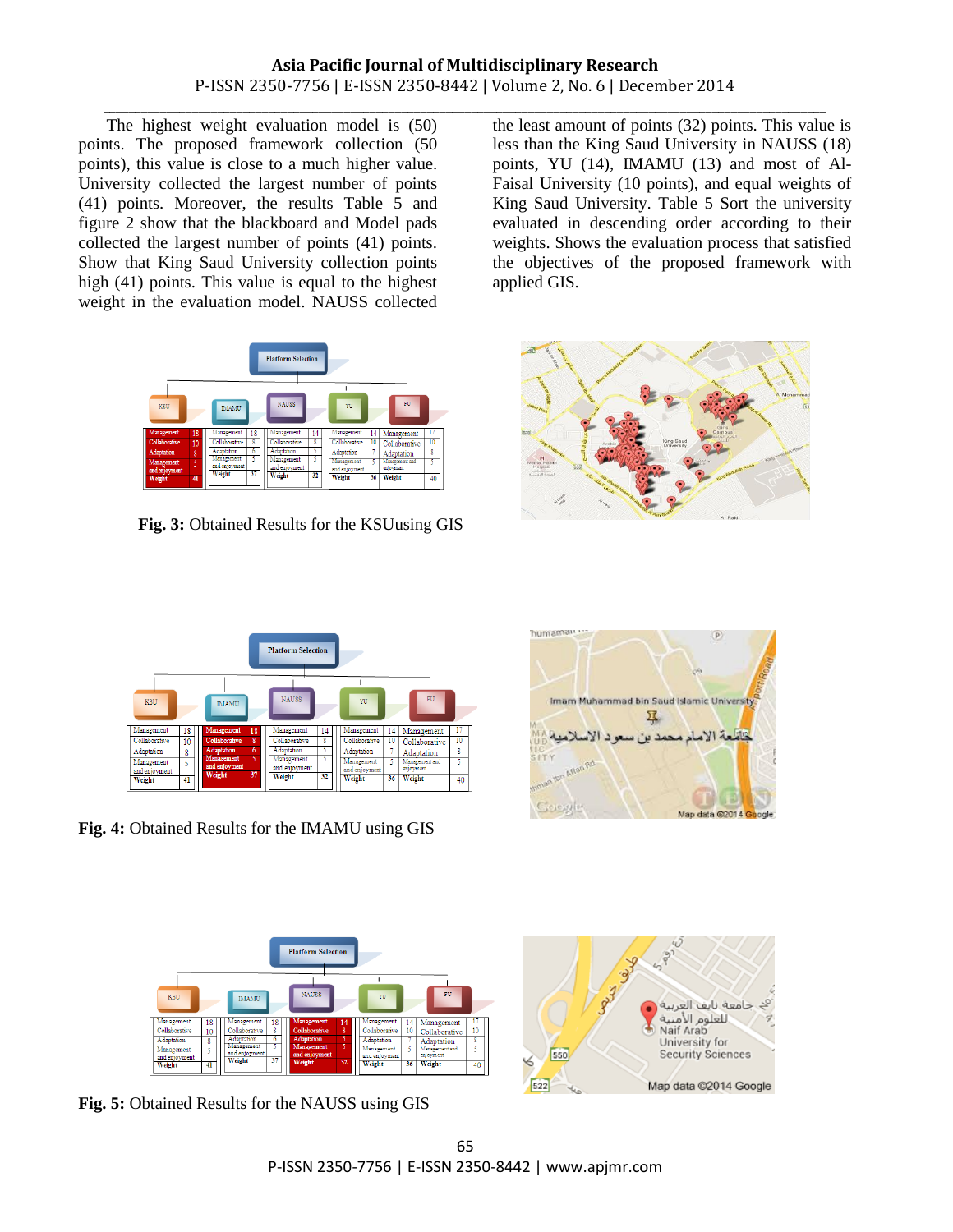# **Asia Pacific Journal of Multidisciplinary Research** P-ISSN 2350-7756 | E-ISSN 2350-8442 | Volume 2, No. 6 | December 2014 \_\_\_\_\_\_\_\_\_\_\_\_\_\_\_\_\_\_\_\_\_\_\_\_\_\_\_\_\_\_\_\_\_\_\_\_\_\_\_\_\_\_\_\_\_\_\_\_\_\_\_\_\_\_\_\_\_\_\_\_\_\_\_\_\_\_\_\_\_\_\_\_\_\_\_\_\_\_\_\_\_\_\_\_\_\_\_\_\_\_\_\_\_\_\_\_\_\_\_\_\_\_\_\_\_\_\_\_\_\_\_\_\_\_



**Fig. 6:** Obtained Results for the YUusing GIS





Figure 3, 4,5,6,7 shows the locations of the GIS approach allows not only to evaluate the platforms, but to test them at the site of application-defined. In fact platform lecturer has very good results in the first signatories of the five while it still is not true. In fact, in five cases each department or collaborative tools are not very important. Results obtained confirm that the difference between commercial platforms and open source in general is still very high, but we have shown a way as is the case in some cases this is not true. In this case could refer to the use of the platform is cheaper.

#### **III. CONCLUSION**

The main goal of this paper is to evaluate the conceptual framework to build a learning content management system. The evaluation process is based on e-learning model evaluation platform. It is proposed that this model by Francesco Colas in 2006. Evaluation model was assessed four main features management, and collaborative approach, management interactive learning objects and adaptive learning path) . Involves every feature, in their determination, and some sub- features. Total weights of the proposed framework in management feature is 20.25/25 , the feature is a collaborative 9.2/10 , in the course of learning to adapt is a 6.8/10 and the object



in the interactive learning is 5/5 . Total weights of all the features of 41.25/50. In this study, the evaluation model was applied to universities such as King Saud University, IMAMU, NAUSS, and Al-Faisal University YU. Then, the results were compared with each other. The total weighs of King Saud University 41. While the total weights of Al- Faisal University, IMAMU, YU and NAUSS it was 40, 37, 36 and 32, respectively. Shows the evaluation process that satisfied the objectives of the proposed framework using GIS.

This task is not trivial because the good evaluation model that takes into accounts not only the platform and services, but also the location where it has to work. So in this paper we have provided valuation model approach based on the use of GIS. GIS approach, in fact, is useful in circumstances that require the consideration of various courses of action, and that cannot be evaluated by measuring Therefore, after a simple one. In this way we can evaluate elearning platform to consider whether to apply at the site of interest, both in comparison to other platforms considered. We tested our approach on four e-learning platforms and five on-site. Results obtained are encouraging and effective. The proposed method, in fact, does not assess not only the platform but also the